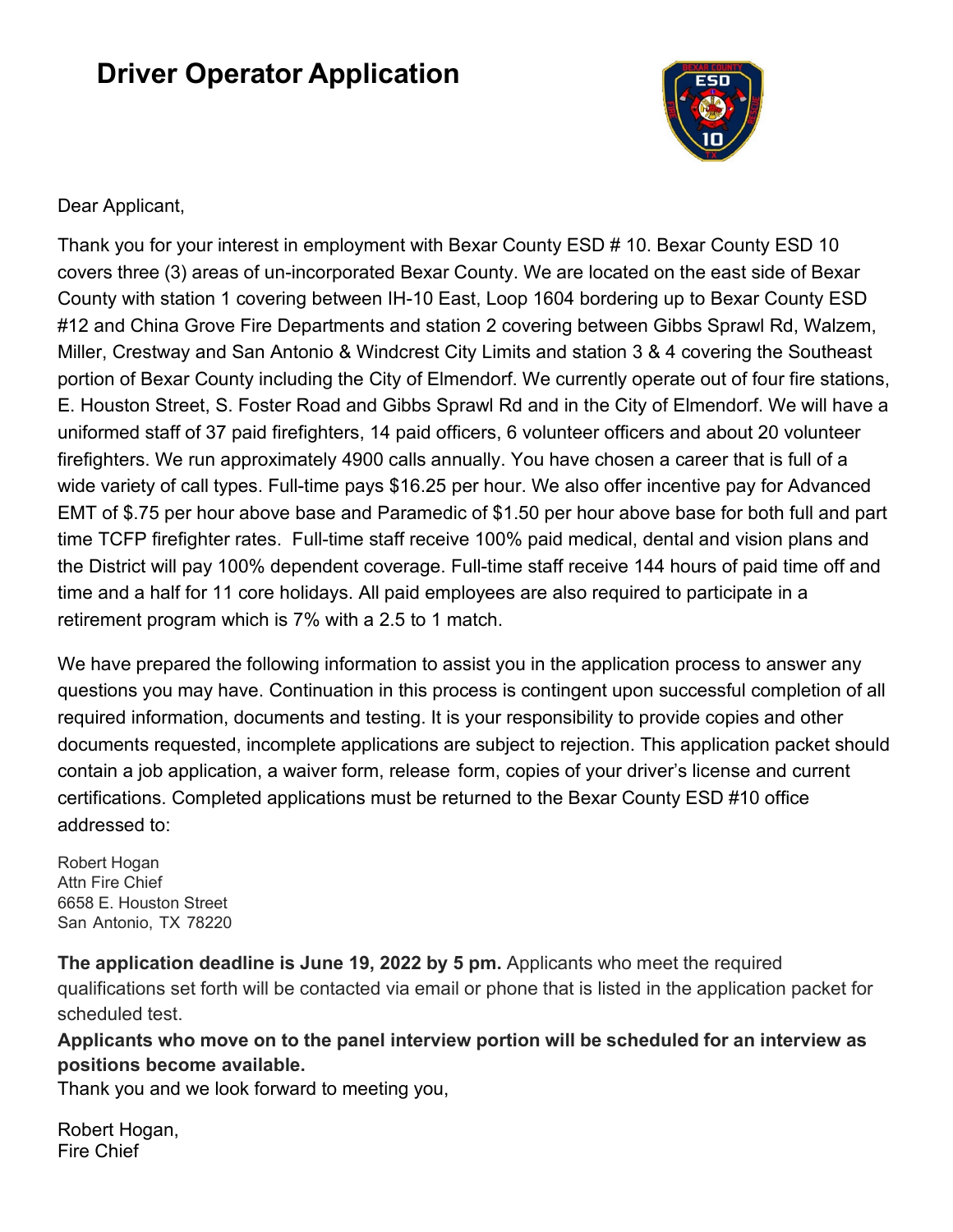## **PRE-REQUISITES**

*The Bexar County ESD # 10 establishes the prerequisites for the position of Driver Operator.*

Copies of documents and completed forms along with the completed application must be provided for all the items listed below before you enter the application process.

- **High School Diploma or GED** You must provide a copy of either a high school diploma or General Equivalency Diploma.
- **TCFP Firefighter Certification and or any other related TCFP certifications-** TCFP certifications must not be expired and applicants must be in good standings with TCFP.
- **Texas Department of State Health Services EMS certification-** minimum EMT-B or higher. TDSHS certification must not be expired
- **TXDPS Driver's license-** minimum of class C license required. Class B license are preferred. TX issued DL must not be expired. Applicants who do not hold a Texas DL shall submit their currently issued DL from the registered State.
- **Waiver and Release** It is very important that you read this form and write the statement indicated legibly in the space provided then sign. This form must be completed in order to participate in the physical assessment test.
- **Application:** Completely fill out the application. Do not leave any blanks. Use full names, addresses, zip codes and telephone numbers. An incomplete application may slow down or terminate the application process.

Attach all copies of specified documents to the application and bring the completed packet to the Human Resources Office. If all required copies of documents are not attached, the application will not be processed.

**Copies: You are responsible for your own copies. Staff cannot make copies for you. If you cannot obtain and/or complete these items, your application will be removed from the process, and you will not be considered for employment as a Firefighter at this time.**

## **TESTING**

There are three phases of testing: Physical Assessment, Written Exam and Panel Interview. You will not be scheduled for any of these tests unless the prerequisites have been completed. There will be no make-up tests.

## **1) Written & Skills Test**

The Bexar County ESD # 10 chief and/or an assistant chief will administer the written & skills test. This test will last approximately one (1) hour depending on the number of applicants. If there are any changes, you will be notified. You will be called and notified if you are scheduled for a panel interview.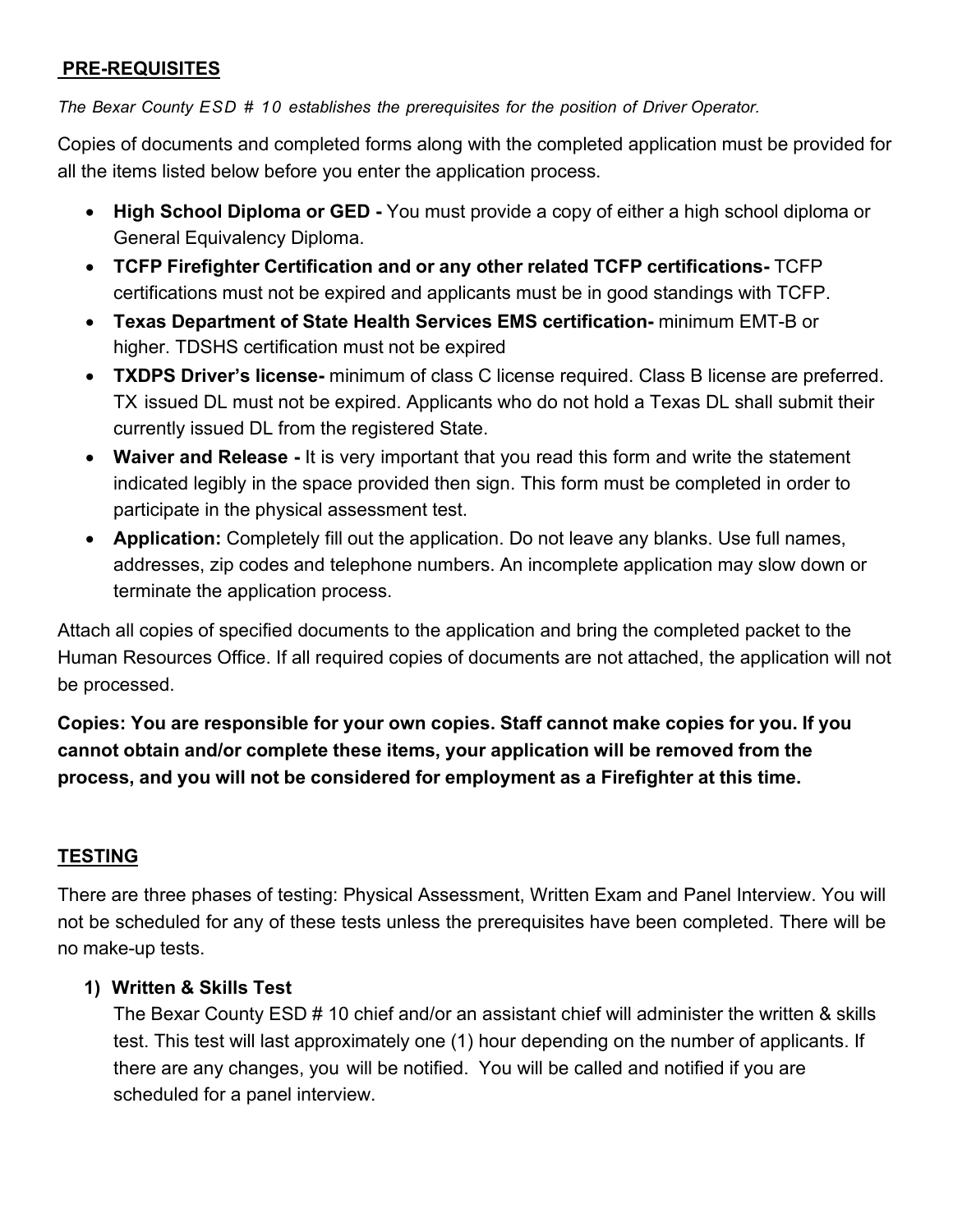## **2) Physical Assessment**

Bexar County ESD # 10 administers the physical assessment for all external applicants. The physical assessment will take approximately one (1) hour depending on the number of applicants. In case of inclement weather, contact the Fire Chief Robert Hogan.

## BEXAR COUNTY ESD #10 PHYSICAL ASSESSMENT

**ALL EVENTS MUST BE COMPLETED.** A score will be determined by the overall time of completion and events completed.

Once you have started the assessment exercises, all events must be completed in a continuous motion. ANY STOPS except in the designated rest areas will result in a disqualification.

- **Step 1-** 25 push-ups
- **Step 2-** 1/2-mile run
- **Step 3-** Don SCBA air pack (excluding face piece) firefighter helmet and work gloves.
- **Step 4- Pull 100 feet of 3-inch hose from cone to cone.**
- **Step 5-** Drag 160-pound dummy 100 feet from cone to cone.
- **Step 6-** Single man carry of 14-foot roof ladder 100 feet from cone to cone.
- **Step 7-** 5-inch 100-foot section shall be deployed 100 feet from cone to cone.

## **3) Panel Interview**

Bexar County ESD # 10 chief and/or an assistant chief or designee will coordinate this interview. A three-to-five-member panel will conduct the interview. Questions will pertain to technical knowledge, attitude, general appearance and relevance of past training and work experience. You will be called and scheduled for the interview.

## **ELIGIBILITY LIST**

.

An eligibility list will be established as soon as all testing has been completed. Ranking will be according to a cumulative score (of the written and physical test) from high to low. This list will be used to fill all vacancies until the next testing cycle.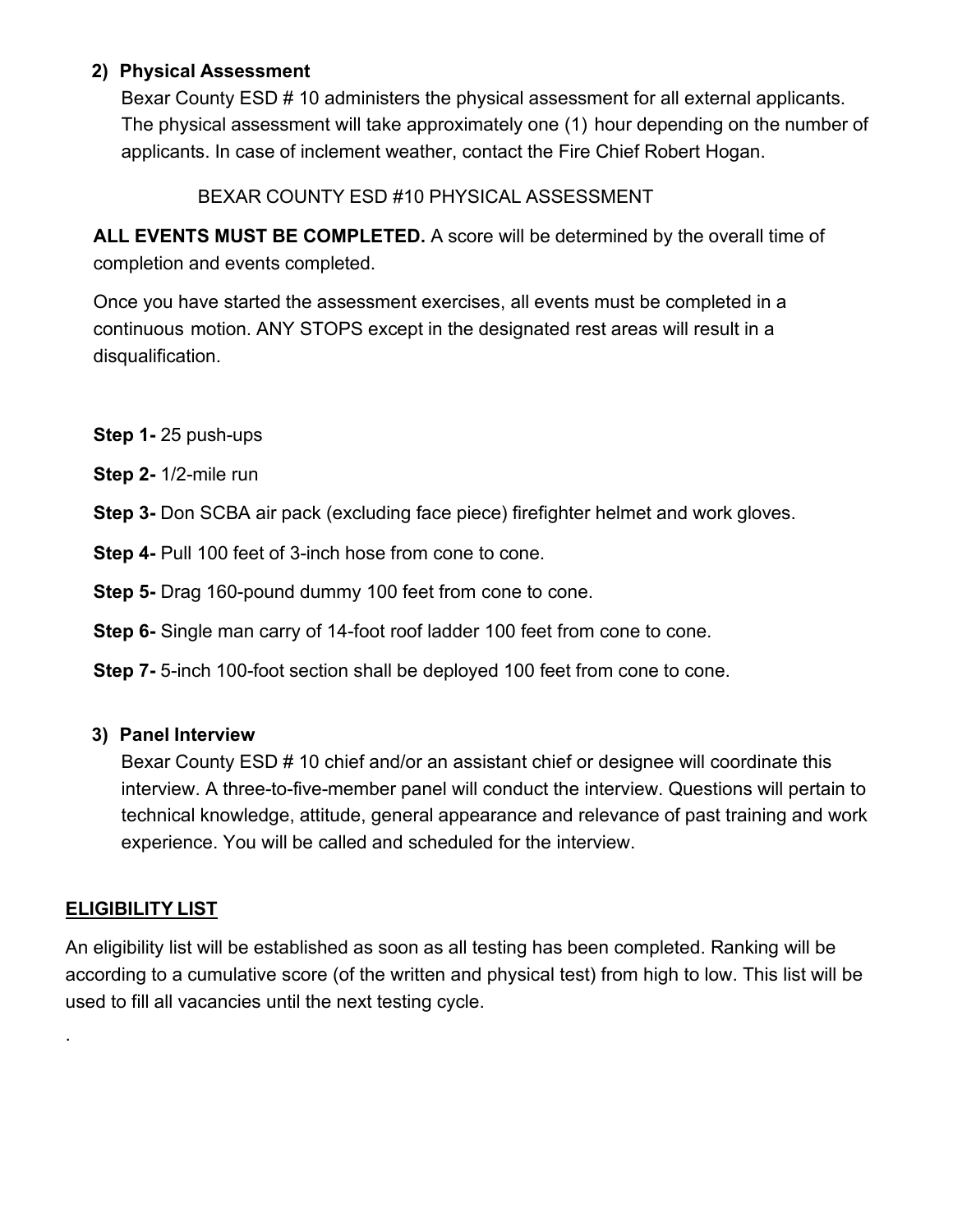## **GENERAL INFORMATION**

- 1) Work as a Firefighter/FAO is shift work.
- 2) Work as a Firefighter/FAO involves continual study and training.
- 3) Overtime is paid at the rate of 1 1/2 times the regular hourly rate if 106 hours is exceeded in a pay period.
- 4) A new FAO is considered a probationary FAO and on probation for the first 6 months of employment. Failure to not complete the entire process may result in being moved to a firefighter position.
- 5) The employee must have the ability to drive/operate vehicles;
- 6) operate a computer; read and small print on documents and maps;
- 7) detect subtle shades of color;
- 8) hear and speak well enough to communicate over the telephone, radio, in person up to 50' in distance and over equipment noise;
- 9) must be physically fit enough to carry fire equipment as needed, walk over rough terrain, climb hills, open and close gates;
- 10) load and unload vehicles;
- 11)work outdoors for long periods of time in all types of weather conditions;
- 12)safely wear and work in a SCBA without medical or physical restrictions.

## **REASONS FOR REJECTION**

The following are some areas or activities that may cause an application to be denied.

- 1) The applicant is physically or mentally unfit to perform the duties of a Firefighter.
- 2) The applicant has a recent history of excessive use of alcohol, or use of narcotics or other drugs that may affect job performance.
- 3) The applicant has a history of convictions that relates to fitness to perform the required duties of a Firefighter, or a record of conviction for any crime involving moral turpitude.
- 4) The applicant has a record of unsatisfactory employment.
- 5) The applicant has made false statements of any material fact or has practiced or attempted to practice deception or fraud in the application.
- 6) The applicant has used political pressure or bribery to secure an advantage in employment.
- 7) The applicant advocates or knowingly belongs to any organization, which advocates the overthrow of the U.S. Government by force or violence.
- 8) The applicant fails to meet minimum expectations set forth by the department.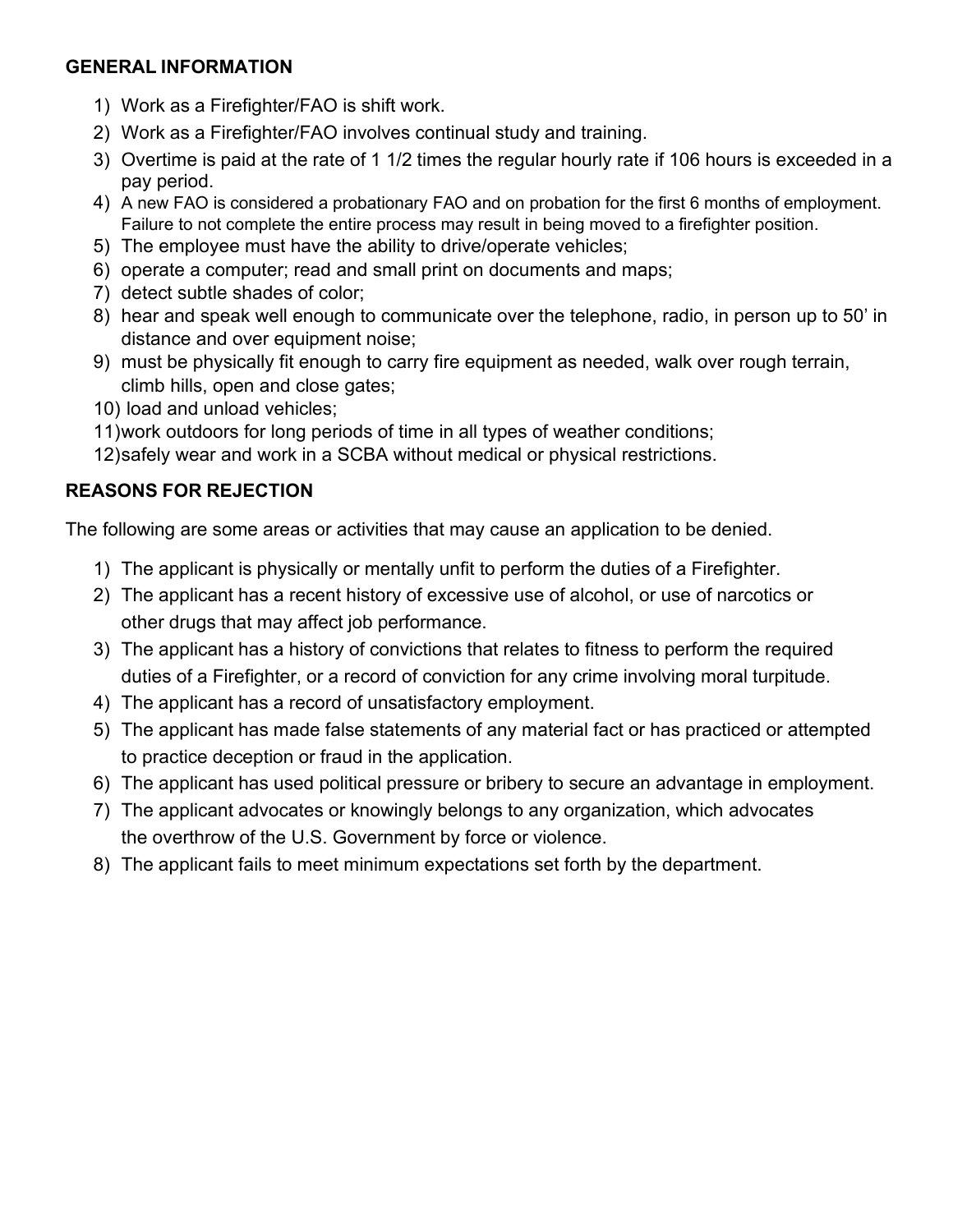# **Bexar County ESD # 10 is an Equal Opportunity Employee**



## **Bexar County ESD #10**

| <b>Job Title:</b>                       | <b>Fire Apparatus Operator</b>                                                | <b>Job Category:</b>                                                     | Suppression |  |  |
|-----------------------------------------|-------------------------------------------------------------------------------|--------------------------------------------------------------------------|-------------|--|--|
| Department/Group:                       | Bexar County ESD # 10                                                         | Job Code/                                                                | <b>FAO</b>  |  |  |
| Location:                               | 6658 E. Houston Street<br>San Antonio Tx 78220                                | <b>Travel</b><br><b>Required:</b>                                        | Occasional  |  |  |
| <b>Level/Salary Range:</b>              | \$16.25 plus incentive medical<br>certification pay                           | <b>Position Type:</b>                                                    | full-time   |  |  |
| <b>Contact:</b>                         | Robert Hogan                                                                  | Date posted:                                                             | 6/5/2022    |  |  |
| <b>Will Train</b><br><b>Applicant(s</b> |                                                                               | <b>Posting</b><br><b>Expires:</b>                                        | 6/19/2022   |  |  |
| Incentive Pay                           | Advanced EMT \$0.75 above base hourly, Paramedic \$1.50 above base<br>hourly. |                                                                          |             |  |  |
|                                         |                                                                               |                                                                          |             |  |  |
|                                         |                                                                               |                                                                          |             |  |  |
| <b>FAX OR E-MAIL:</b>                   |                                                                               | <b>MAIL:</b>                                                             |             |  |  |
| (210) 661-3144 or                       |                                                                               | Robert Hogan                                                             |             |  |  |
| rhogan@bcesd10.org                      |                                                                               | Bexar County ESD # 10<br>6658 E. Houston Street<br>San Antonio Tx, 78220 |             |  |  |
| <b>Job Description</b>                  |                                                                               |                                                                          |             |  |  |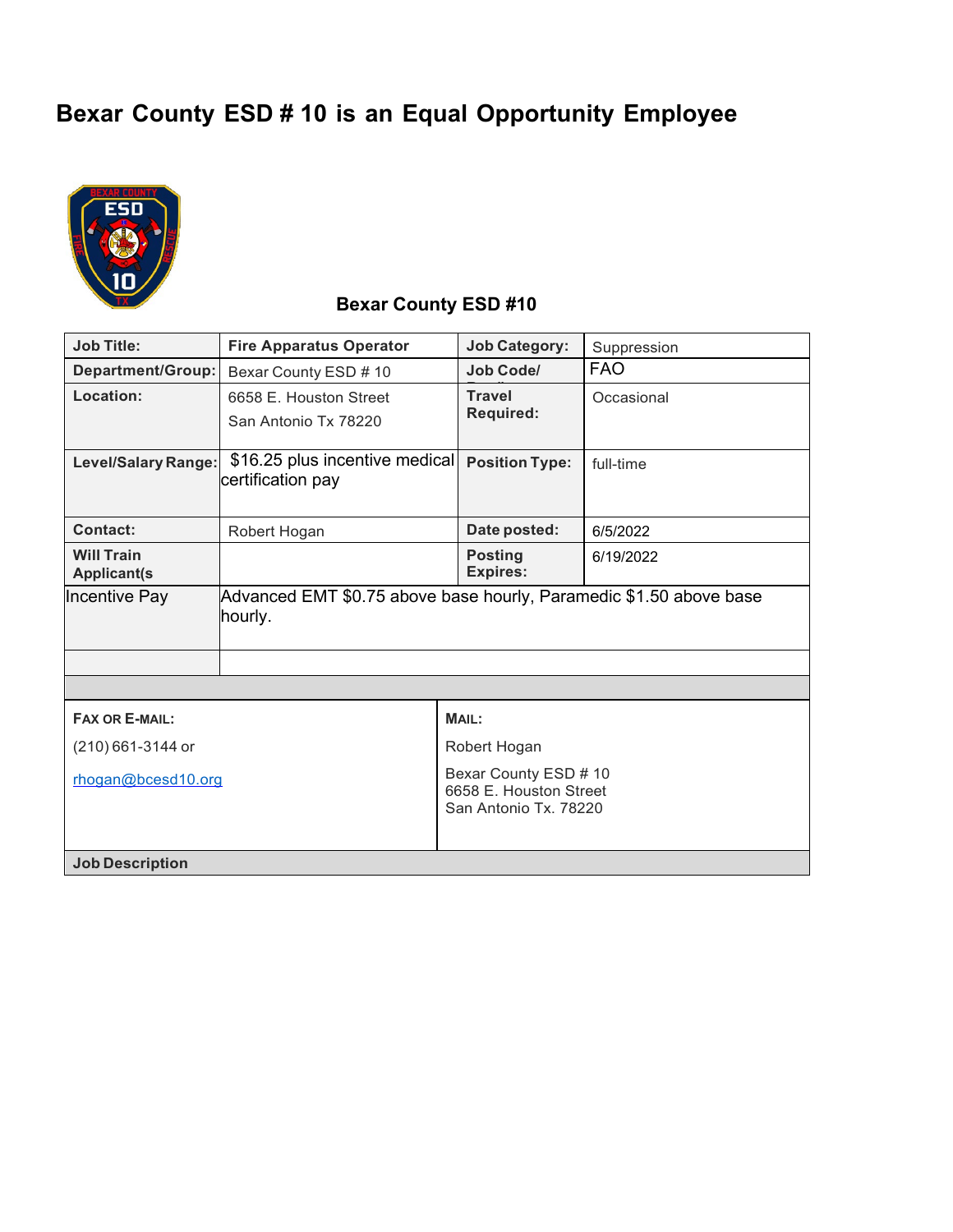## **DEFINITION**

Under the supervision of the Fire Captain or Lieutenant, performs all the duties of a firefighter, is responsible for the safe and efficient operation/maintenance of department vehicles, apparatus and equipment and performs other duties as required.

## **SUPERVISION RECEIVED AND EXERCISED**

- Receives general direction from Officers of the Department and/or the Officer in Charge
- May exercise supervision of personnel assigned to the unit
- May act as the Officer in Charge in the absence of an Officer as designated

## **ESSENTIAL FUNTIONS** – Essential responsibilities and duties may include, but are not limited to:

- Fulfills all responsibilities of the Firefighter and Fire Apparatus Operator during fire attack
- May assume the responsibilities of the fire officer when assigned
- Operates and drives vehicles, apparatus, and equipment in a safe and professional manner
- Performs apparatus/equipment checks and preventative maintenance per Department guidelines
- Ensures all apparatus and equipment are in good working order
- Determines and responds in the most expedient route to the emergency scene
- Sets a positive example in the performance of all daily duties
- Operates pumps, aerial devices, and other equipment specific to the assigned fire apparatus
- Performs minor preventative maintenance and vehicle inventory in accordance with Department guidelines, including maintenance records
- Makes specific requests, suggestions, or recommendations
- Assist with training of firefighters in the knowledge, skills and duties of the Fire Apparatus Operator and Firefighter
- Acts as a liaison between other department members, other agencies and new employees when necessary
- Provide a safe means of transport for all crew members assigned to the apparatus, provides attack and supply support during fire operations
- Performs related duties as required

## **QUALIFICATIONS**

Any combination of education, training and/or experience, which demonstrates competence in each of the following:

- One (1) as a firefighter
- Valid Texas Driver's License Class B Exempt
- TCFP Driver Operator
- TCFP Instructor preferred but not required
- DSHS EMT B or higher

Knowledge of:

- Operation, maintenance and use of rescue and firefighting equipment and apparatus
- Employee policies, rules, regulations and standard operating guidelines
- Principles of supervision, training and performance evaluation
- Pertinent Federal, State and local laws, codes and regulations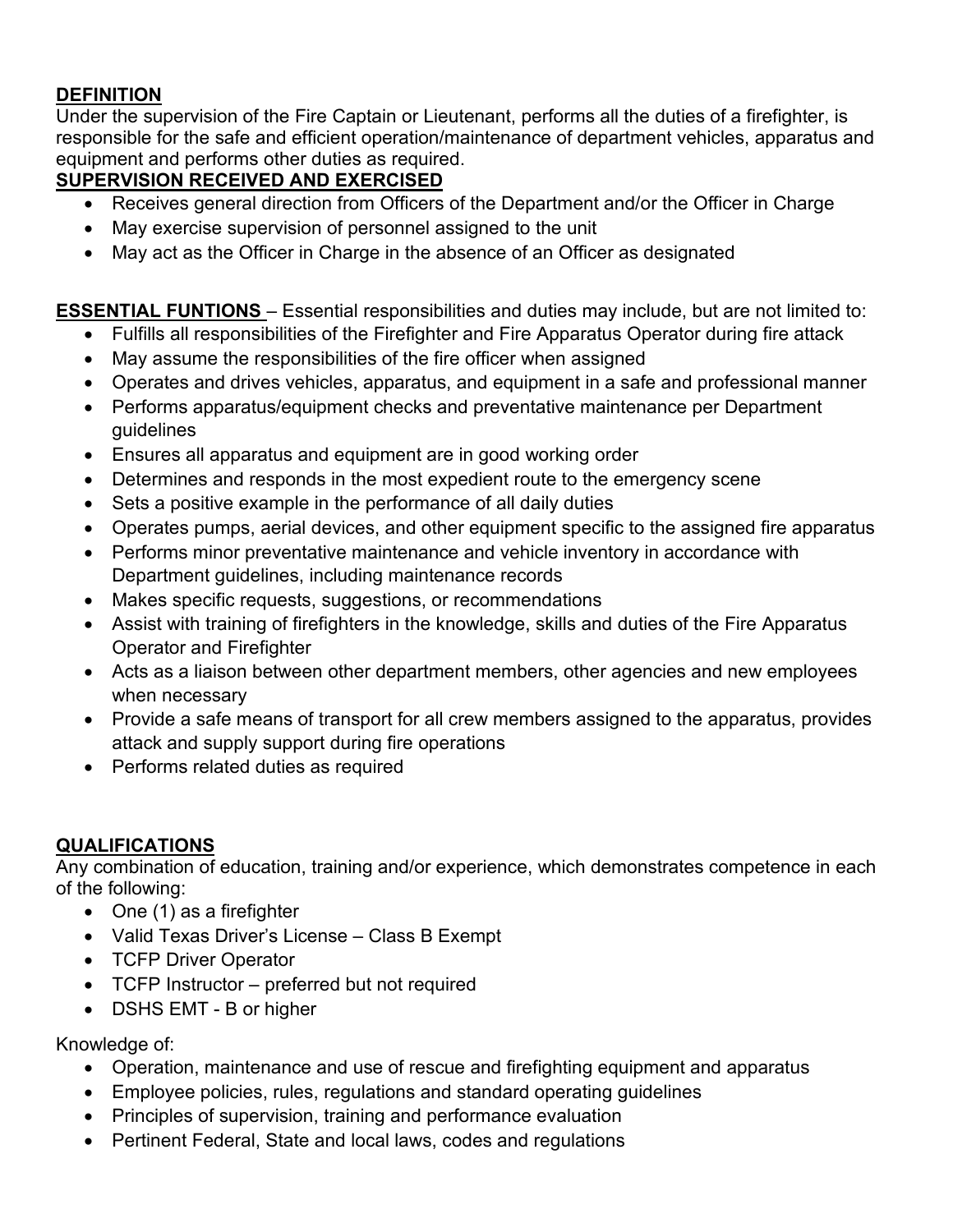Ability to:

- Perform technical firefighting and fire apparatus operator duties with a degree of accuracy
- Understand and effectively handle/manage emotional and psychological emergencies
- Maintain a professional and objective approach to the care of ill/injured persons
- Perform a variety of limited mechanical work involved in the use, testing and maintenance of rescue medical and firefighting equipment
- Understand and follow verbal and written instructions and orders
- Maintain a professional attitude when representing the Department
- Establish and maintain effective working relationships with other employees, other agencies, hospital personnel and the general public
- Drive and operate emergency units
- Author reports with narrative and numeric information
- Exercise tact and diplomacy
- Write clearly and logically
- Prepare clear and concise reports
- Understand maps and geographic concepts

Incumbents must maintain a high degree of academic and practical knowledge in firefighting and rescue techniques and must attend sufficient continuing education classes, courses and seminars both on and off duty to maintain their knowledge and understanding with firefighting and rescue operations in order to maintain their TCFP certification.

## **OTHER REQUIREMENTS**

The work requires the incumbent to operate emergency medical vehicles, move firefighting equipment, and extract injured persons from a wide variety of situations. Situations can involve vehicular, industrial, and residential accidents, injuries or illness and occur anywhere in our response area. At times, the work requires movement over various types of terrain (hilly, steep, rocky, rough and/or wet/slippery surfaces). The incumbent must see, hear and communicate with the injured party.

The employee will be issued and must wear department issued uniforms while on duty. Additionally, the employee will be responsible for the maintenance and cleaning of the uniforms and other assigned equipment.

\*\*PLEASE NOTE: Bexar County Emergency Services District #10 reserves the right, at the discretion of the appropriate appointing authority, to waive any of the minimum qualifications for those applicants whose general or specific qualifications would otherwise qualify the applicant for the position or lead the appointing authority to believe that the applicant is capable of performing the assigned duties and fulfilling the assigned responsibilities.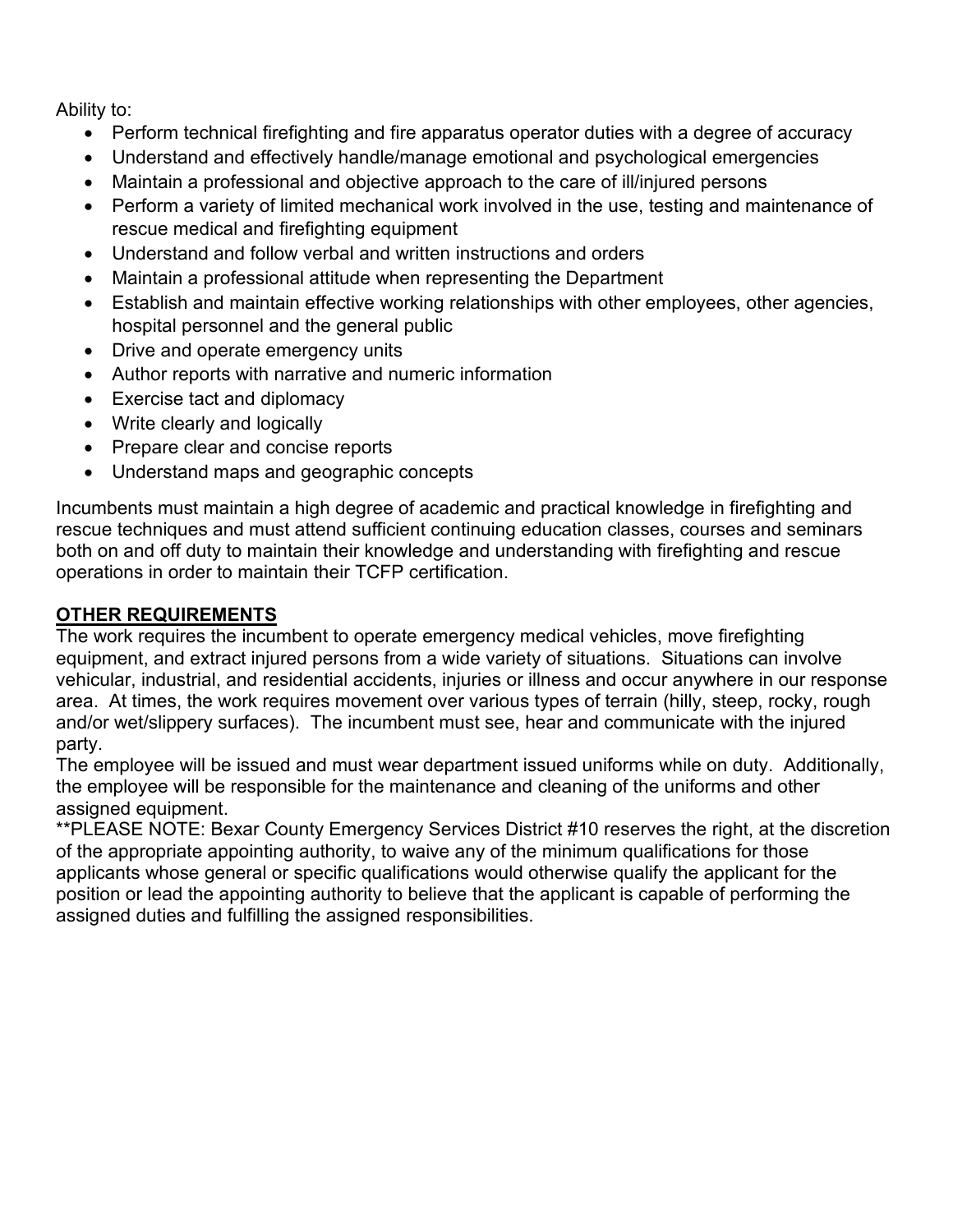

# **Bexar County Emergency Services District No. 10 Employment Application**

**An Equal Opportunity Employer**

**Important Instructions for completing the application:**

- Please TYPE or PRINT in INK
- Applications are accepted only for job titles for which recruitment is currently being conducted.
- All information requested must be completed on the application. Incomplete or illegible applications will not be processed.
- This application form and its attachments are official property of the Bexar County Emergency Services District No. 10 and will not be returned, reused or copied for you after being submitted. You should retain a copy of this application for future use or reference.
- The Bexar County Emergency Services District No. 10 affords equal employment opportunity to all individuals regardless of race, color, national origin, sex, religion, age, qualified disability status or veteran status.
- If you require an accommodation during the application/interview process, please call 210- 661-3144.
- Reimbursement for travel expenditures during a testing or interview process is not available and will be completed when not on shift.
- Please make sure you meet the minimum qualifications and the application deadline.
- Applications must be submitted by mail or Email to our office.

**Section A:** Answer all questions.

| 1. Official Job and Title |               | 2. Date of Application |           |                |  |
|---------------------------|---------------|------------------------|-----------|----------------|--|
|                           |               |                        |           |                |  |
| 3. Social Security #      |               | 4. Date of Birth       |           |                |  |
|                           |               |                        |           |                |  |
| 5. Last Name              | 6. First Name |                        |           | 7. Middle Name |  |
|                           |               |                        |           |                |  |
| 8. Mailing Address        | 9. City       |                        | 10. State | <b>11. Zip</b> |  |
|                           |               |                        |           |                |  |

| 12. Cell Phone # | <b>13. Home Phone #</b> | <b>14. Email Address</b> |
|------------------|-------------------------|--------------------------|
|                  |                         |                          |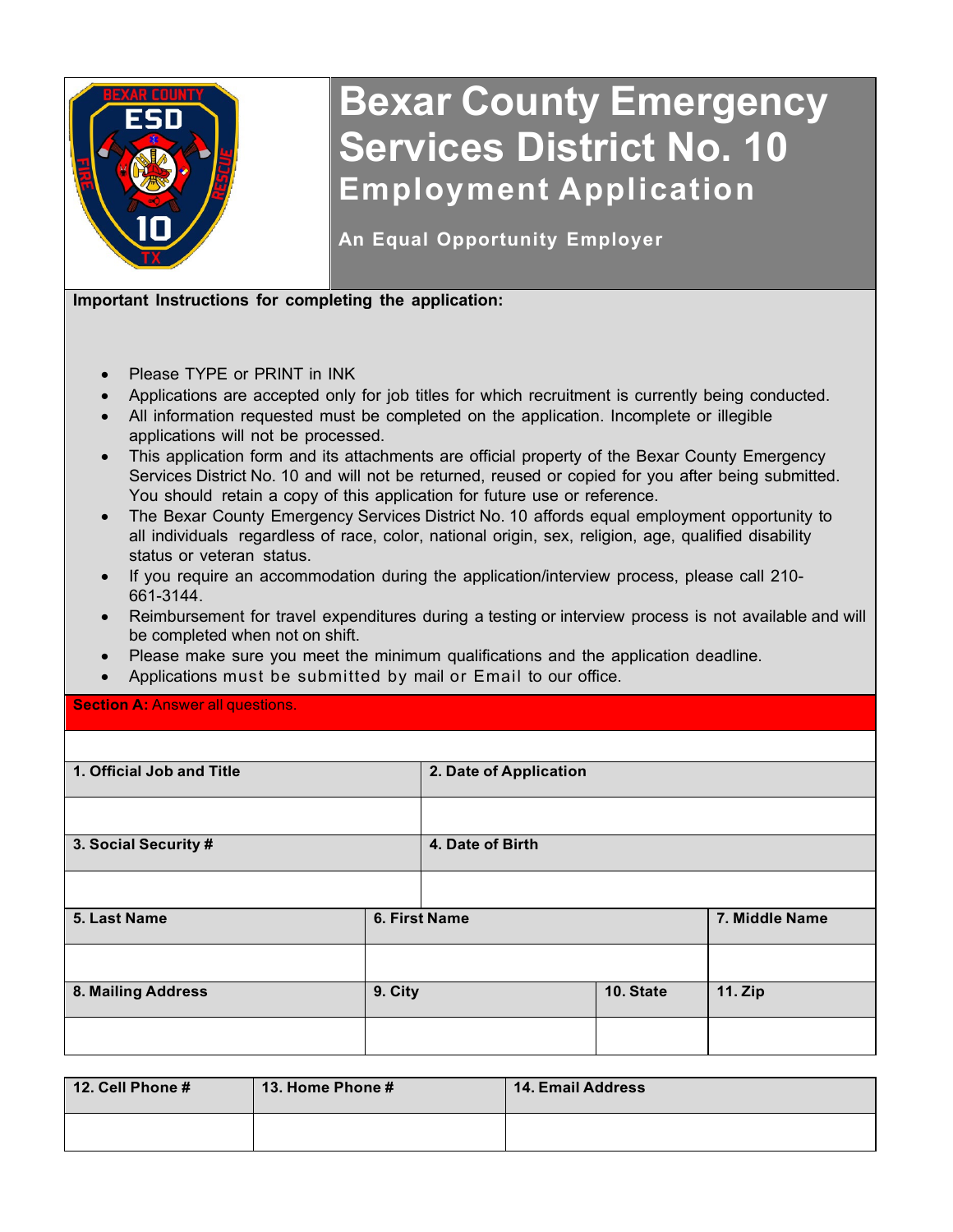| 15. Driver's License #                                                                           | 16. State Issuing License                                                                               | 17. Class or Type of License |  |  |  |  |  |  |
|--------------------------------------------------------------------------------------------------|---------------------------------------------------------------------------------------------------------|------------------------------|--|--|--|--|--|--|
|                                                                                                  |                                                                                                         |                              |  |  |  |  |  |  |
|                                                                                                  | 18. Can you, upon employment, submit documentation verifying your identity and your legal right to work |                              |  |  |  |  |  |  |
| in the United States?                                                                            |                                                                                                         |                              |  |  |  |  |  |  |
| $\Box$ Yes<br>$\Box$ No                                                                          |                                                                                                         |                              |  |  |  |  |  |  |
| 19. Check the schedules you are willing to work:                                                 |                                                                                                         |                              |  |  |  |  |  |  |
| □ Other than 9AM-6PM □ Weekends/Holidays □ Full Time □ Part Time                                 |                                                                                                         |                              |  |  |  |  |  |  |
| 20. Are you presently employed? If yes, specify where                                            |                                                                                                         |                              |  |  |  |  |  |  |
| Specify:<br>$\Box$ Yes<br>$\Box$ No                                                              |                                                                                                         |                              |  |  |  |  |  |  |
|                                                                                                  | 21. Have you ever been terminated or asked to resign from a previous employer?                          |                              |  |  |  |  |  |  |
| $\Box$ Yes $\Box$ No                                                                             |                                                                                                         |                              |  |  |  |  |  |  |
|                                                                                                  | 22. Are you over the age of 18? If yes, can you provide proof of your eligibility to work?              |                              |  |  |  |  |  |  |
| $\Box$ No<br>$\Box$ Yes                                                                          |                                                                                                         |                              |  |  |  |  |  |  |
|                                                                                                  | 23. If you are related to any BCESD 10 employees? If yes, specify names, relationship and department:   |                              |  |  |  |  |  |  |
|                                                                                                  |                                                                                                         |                              |  |  |  |  |  |  |
|                                                                                                  | 24. Are you able to perform all the essential functions of the job for which you are applying, with or  |                              |  |  |  |  |  |  |
| without, reasonable accommodation?                                                               |                                                                                                         |                              |  |  |  |  |  |  |
|                                                                                                  | $\square$ No<br>$\square$ Yes                                                                           |                              |  |  |  |  |  |  |
| 25. If you have been employed or attended school under other names, list names and dates of use: |                                                                                                         |                              |  |  |  |  |  |  |
|                                                                                                  |                                                                                                         |                              |  |  |  |  |  |  |
| 26. Dates of Military Service                                                                    | <b>Branch of Service</b>                                                                                |                              |  |  |  |  |  |  |
| To:<br>From:                                                                                     |                                                                                                         |                              |  |  |  |  |  |  |
| <b>Section B: Answer all questions.</b>                                                          |                                                                                                         |                              |  |  |  |  |  |  |
|                                                                                                  |                                                                                                         |                              |  |  |  |  |  |  |
|                                                                                                  | 27. Have you ever been convicted of a crime (misdemeanor, felony, or military court martial)?           |                              |  |  |  |  |  |  |
| $\Box$ No<br>$\Box$ Yes                                                                          |                                                                                                         |                              |  |  |  |  |  |  |
| 28. Have you ever been placed on probation?                                                      |                                                                                                         |                              |  |  |  |  |  |  |
| $\Box$ No<br>$\Box$ Yes                                                                          |                                                                                                         |                              |  |  |  |  |  |  |
| 29. Have you ever been placed on deferred adjudication?                                          |                                                                                                         |                              |  |  |  |  |  |  |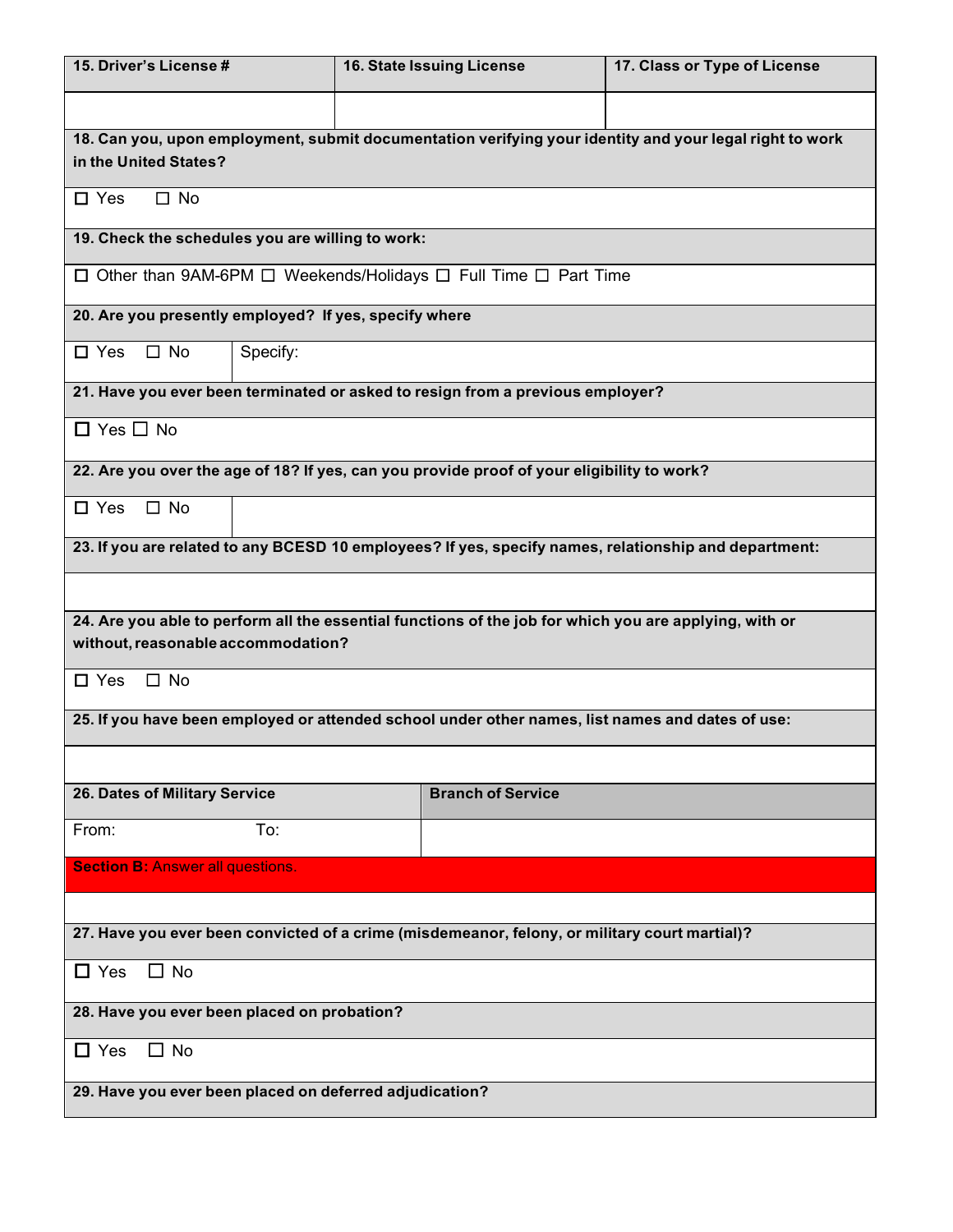| $\Box$ Yes<br>$\Box$ No                                                                                                                                                                            |                                                                                        |                                                                   |              |               |                   |  |
|----------------------------------------------------------------------------------------------------------------------------------------------------------------------------------------------------|----------------------------------------------------------------------------------------|-------------------------------------------------------------------|--------------|---------------|-------------------|--|
| 30. Are there criminal charges currently pending against you?                                                                                                                                      |                                                                                        |                                                                   |              |               |                   |  |
| $\Box$ No<br>$\Box$ Yes                                                                                                                                                                            |                                                                                        |                                                                   |              |               |                   |  |
| 31. For any yes answer to questions 27-30, list type or offense, location and fine or sentenced received.<br>Convictions do NOT necessarily disqualify an applicant from employment consideration. |                                                                                        |                                                                   |              |               |                   |  |
|                                                                                                                                                                                                    |                                                                                        |                                                                   |              |               |                   |  |
| <b>Section C: Education, Certification, Licenses &amp; Additional Skills</b>                                                                                                                       |                                                                                        |                                                                   |              |               |                   |  |
|                                                                                                                                                                                                    |                                                                                        |                                                                   |              |               |                   |  |
|                                                                                                                                                                                                    | Do you have a High School Diploma or GED?<br><b>Check highest level of completion:</b> |                                                                   |              |               |                   |  |
| $\Box$ No<br>$\Box$ Yes                                                                                                                                                                            |                                                                                        | $\Box$ Some HS $\Box$ HS/GED $\Box$ Some College $\Box$ Associate |              |               |                   |  |
|                                                                                                                                                                                                    | $\Box$ Bachelor $\Box$ Master $\Box$ Doctoral                                          |                                                                   |              |               |                   |  |
| <b>College or University Name</b>                                                                                                                                                                  | <b>From</b>                                                                            | To                                                                | <b>Major</b> | Degree earned | <b>Sem. Hours</b> |  |
| $\mathbf 1$                                                                                                                                                                                        |                                                                                        |                                                                   |              |               |                   |  |
| 2.                                                                                                                                                                                                 |                                                                                        |                                                                   |              |               |                   |  |
| 3.                                                                                                                                                                                                 |                                                                                        |                                                                   |              |               |                   |  |

| <b>License or Certifications</b>                                                                                                            | <b>Date Earned</b>                    | <b>Expiration Date</b> |  |  |  |  |
|---------------------------------------------------------------------------------------------------------------------------------------------|---------------------------------------|------------------------|--|--|--|--|
| $\mathbf 1$ .                                                                                                                               |                                       |                        |  |  |  |  |
| $\overline{2}$                                                                                                                              |                                       |                        |  |  |  |  |
| 3.                                                                                                                                          |                                       |                        |  |  |  |  |
| 4.                                                                                                                                          |                                       |                        |  |  |  |  |
| 5.                                                                                                                                          |                                       |                        |  |  |  |  |
| In what language(s) other than English are you proficient?                                                                                  |                                       |                        |  |  |  |  |
| $\mathbf 1$ .                                                                                                                               | $\Box$ Speak $\Box$ Read $\Box$ Write |                        |  |  |  |  |
| 2.                                                                                                                                          | $\Box$ Speak $\Box$ Read $\Box$ Write |                        |  |  |  |  |
| Additional Skills: List equipment, software, specialized systems or other skills that are related to the job for<br>which you are applying. |                                       |                        |  |  |  |  |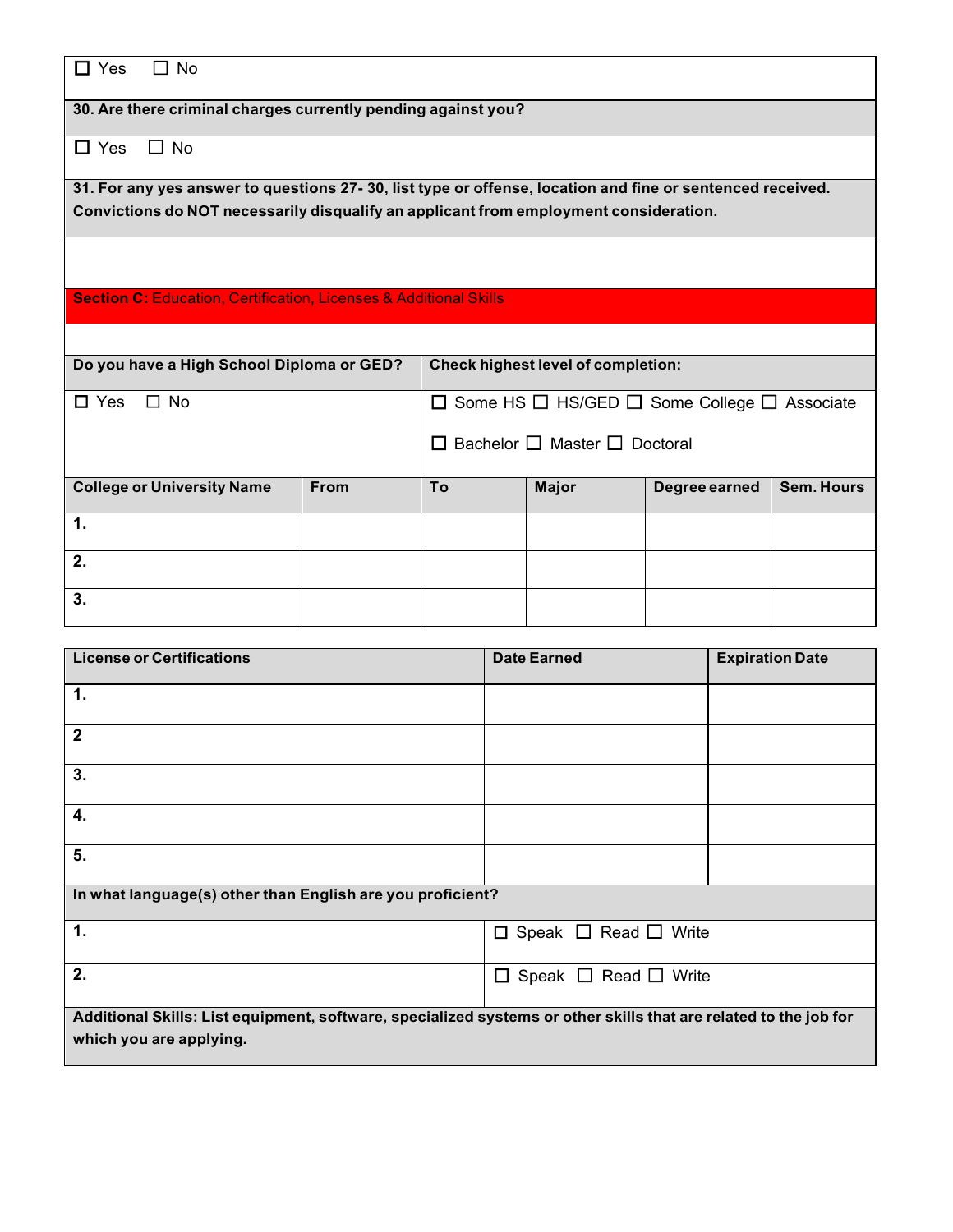| Section D: List jobs in reverse order starting with your most recent job. List your work history for the last 10 years<br>including volunteer, part-time, temporary, self-employment and military jobs. Provide a detailed description of<br>duties preformed. Do NOT substitute a resume for completion of this section. You may attach additional pages in<br>the same format if more space is needed. |                          |                   |                                 |
|----------------------------------------------------------------------------------------------------------------------------------------------------------------------------------------------------------------------------------------------------------------------------------------------------------------------------------------------------------------------------------------------------------|--------------------------|-------------------|---------------------------------|
| <b>Employer</b>                                                                                                                                                                                                                                                                                                                                                                                          | <b>Address</b>           |                   | <b>City, State and Zip Code</b> |
|                                                                                                                                                                                                                                                                                                                                                                                                          |                          |                   |                                 |
| <b>Job Title</b>                                                                                                                                                                                                                                                                                                                                                                                         |                          | From (Month/Year) | To (Month/Year)                 |
|                                                                                                                                                                                                                                                                                                                                                                                                          |                          |                   |                                 |
| <b>Hourly or Salary Rate</b>                                                                                                                                                                                                                                                                                                                                                                             | <b>Hours per Week</b>    |                   | <b>Reason for Leaving</b>       |
|                                                                                                                                                                                                                                                                                                                                                                                                          |                          |                   |                                 |
| <b>Supervisor's Name</b>                                                                                                                                                                                                                                                                                                                                                                                 | <b>Supervisor Phone#</b> |                   | May we contact this supervisor? |
|                                                                                                                                                                                                                                                                                                                                                                                                          |                          |                   | $\Box$ Yes $\Box$ No            |
| <b>Duties:</b>                                                                                                                                                                                                                                                                                                                                                                                           |                          |                   |                                 |
|                                                                                                                                                                                                                                                                                                                                                                                                          |                          |                   |                                 |
|                                                                                                                                                                                                                                                                                                                                                                                                          |                          |                   |                                 |
| <b>Employer</b>                                                                                                                                                                                                                                                                                                                                                                                          | <b>Address</b>           |                   | <b>City, State and Zip Code</b> |
|                                                                                                                                                                                                                                                                                                                                                                                                          |                          |                   |                                 |
| <b>Job Title</b>                                                                                                                                                                                                                                                                                                                                                                                         |                          | From (Month/Year) | To (Month/Year)                 |
|                                                                                                                                                                                                                                                                                                                                                                                                          |                          |                   |                                 |
| <b>Hourly or Salary Rate</b>                                                                                                                                                                                                                                                                                                                                                                             | <b>Hours per Week</b>    |                   | <b>Reason for Leaving</b>       |
|                                                                                                                                                                                                                                                                                                                                                                                                          |                          |                   |                                 |
| <b>Supervisor's Name</b>                                                                                                                                                                                                                                                                                                                                                                                 | <b>Supervisor Phone#</b> |                   | May we contact this supervisor? |
|                                                                                                                                                                                                                                                                                                                                                                                                          |                          |                   | $\Box$ Yes $\Box$ No            |
| <b>Duties:</b>                                                                                                                                                                                                                                                                                                                                                                                           |                          |                   |                                 |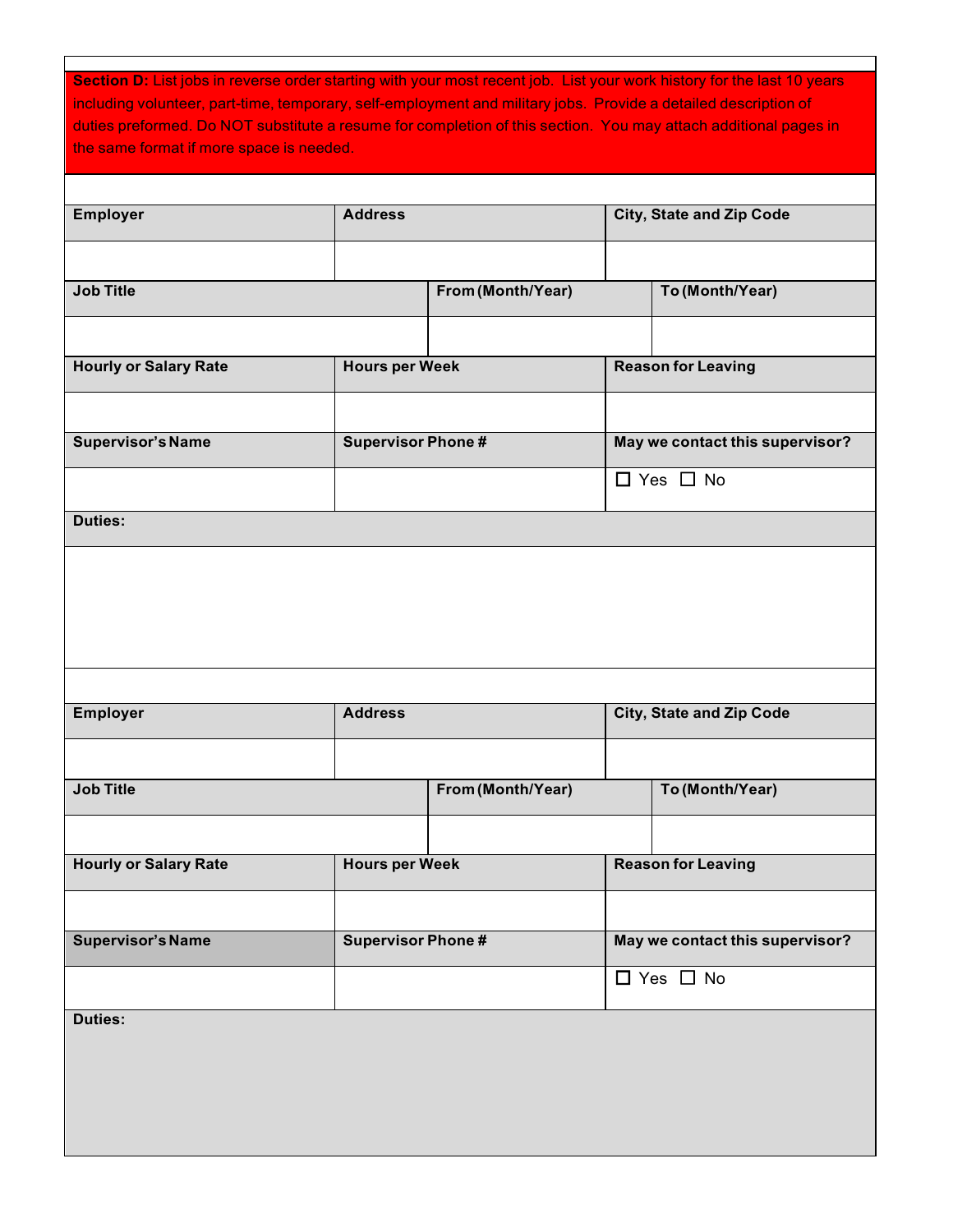| <b>Address</b>            |                   |                                                                        | <b>City, State and Zip Code</b> |  |
|---------------------------|-------------------|------------------------------------------------------------------------|---------------------------------|--|
|                           |                   |                                                                        |                                 |  |
|                           | From (Month/Year) |                                                                        | To (Month/Year)                 |  |
|                           |                   |                                                                        |                                 |  |
| <b>Hours per Week</b>     |                   | <b>Reason for Leaving</b>                                              |                                 |  |
|                           |                   |                                                                        |                                 |  |
| <b>Supervisor Phone #</b> |                   |                                                                        | May we contact this supervisor? |  |
|                           |                   |                                                                        | $\Box$ Yes $\Box$ No            |  |
|                           |                   |                                                                        |                                 |  |
|                           |                   |                                                                        |                                 |  |
|                           |                   |                                                                        |                                 |  |
|                           |                   |                                                                        |                                 |  |
| <b>Address</b>            |                   | <b>City, State and Zip Code</b>                                        |                                 |  |
|                           |                   |                                                                        |                                 |  |
|                           |                   |                                                                        | To (Month/Year)                 |  |
|                           |                   |                                                                        |                                 |  |
|                           |                   | <b>Reason for Leaving</b>                                              |                                 |  |
|                           |                   |                                                                        |                                 |  |
|                           |                   | May we contact this supervisor?                                        |                                 |  |
|                           |                   |                                                                        | $\Box$ Yes $\Box$ No            |  |
|                           |                   |                                                                        |                                 |  |
|                           |                   |                                                                        |                                 |  |
|                           |                   |                                                                        |                                 |  |
|                           |                   |                                                                        |                                 |  |
|                           |                   | From (Month/Year)<br><b>Hours per Week</b><br><b>Supervisor Phone#</b> |                                 |  |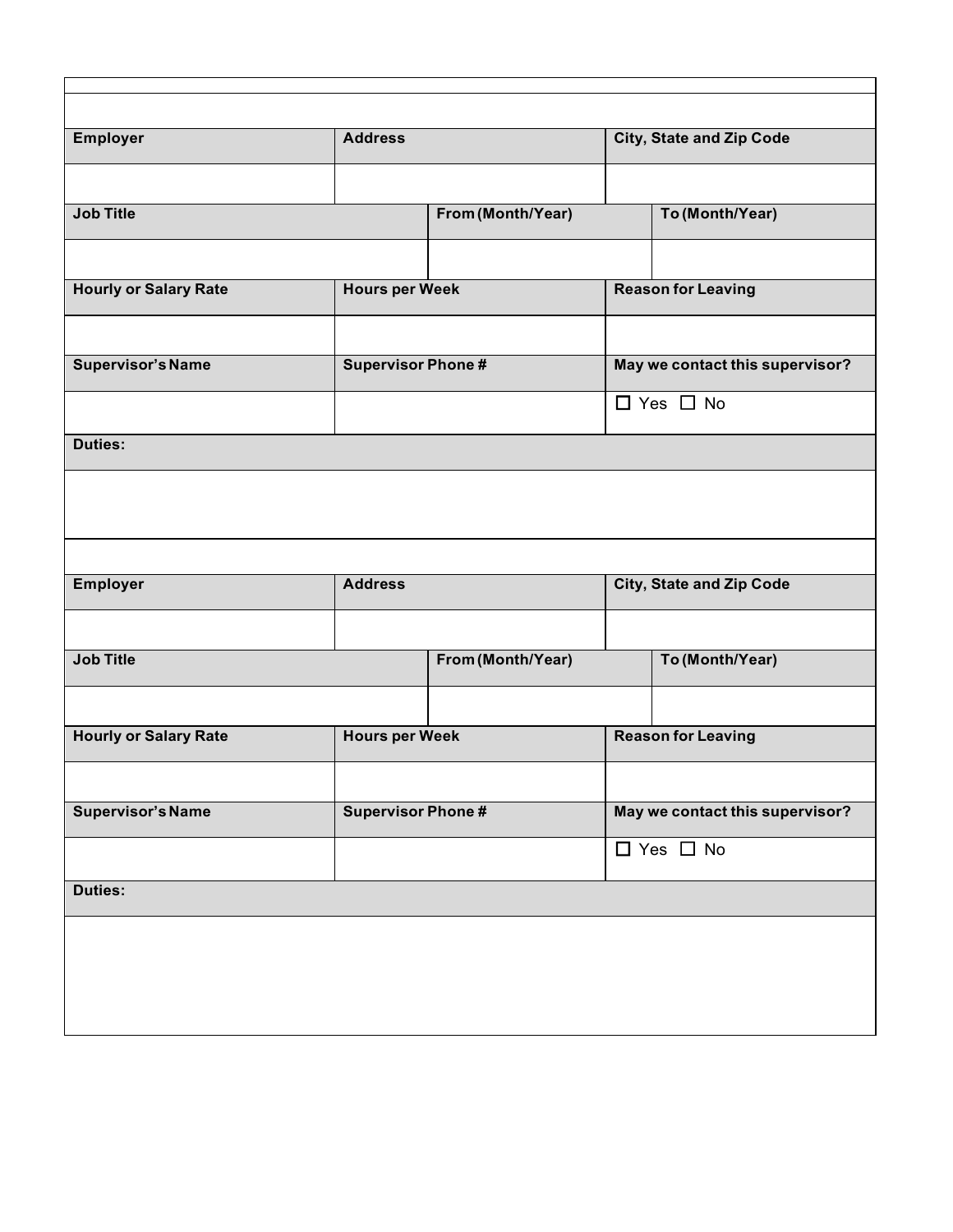| <b>Employer</b>              | <b>Address</b>          |                          |        | <b>City, State and Zip Code</b> |  |  |
|------------------------------|-------------------------|--------------------------|--------|---------------------------------|--|--|
|                              |                         |                          |        |                                 |  |  |
| <b>Job Title</b>             |                         | From (Month/Year)        |        | To (Month/Year)                 |  |  |
|                              |                         |                          |        |                                 |  |  |
| <b>Hourly or Salary Rate</b> | <b>Hours per Week</b>   |                          |        | <b>Reason for Leaving</b>       |  |  |
|                              |                         |                          |        |                                 |  |  |
| <b>Supervisor's Name</b>     |                         | <b>Supervisor Phone#</b> |        | May we contact this supervisor? |  |  |
|                              |                         |                          |        | $\Box$ Yes $\Box$ No            |  |  |
| <b>Duties:</b>               |                         |                          |        |                                 |  |  |
|                              |                         |                          |        |                                 |  |  |
|                              |                         |                          |        |                                 |  |  |
|                              |                         |                          |        |                                 |  |  |
|                              |                         |                          |        |                                 |  |  |
|                              | Relationship/Occupation |                          | Phone# |                                 |  |  |
| References: Name             |                         |                          |        |                                 |  |  |
|                              |                         |                          |        |                                 |  |  |
| 1.<br>2.                     |                         |                          |        |                                 |  |  |

<u> 1989 - Johann Barn, mars ann an t-Amhain Aonaich an t-Aonaich an t-Aonaich ann an t-Aonaich ann an t-Aonaich</u>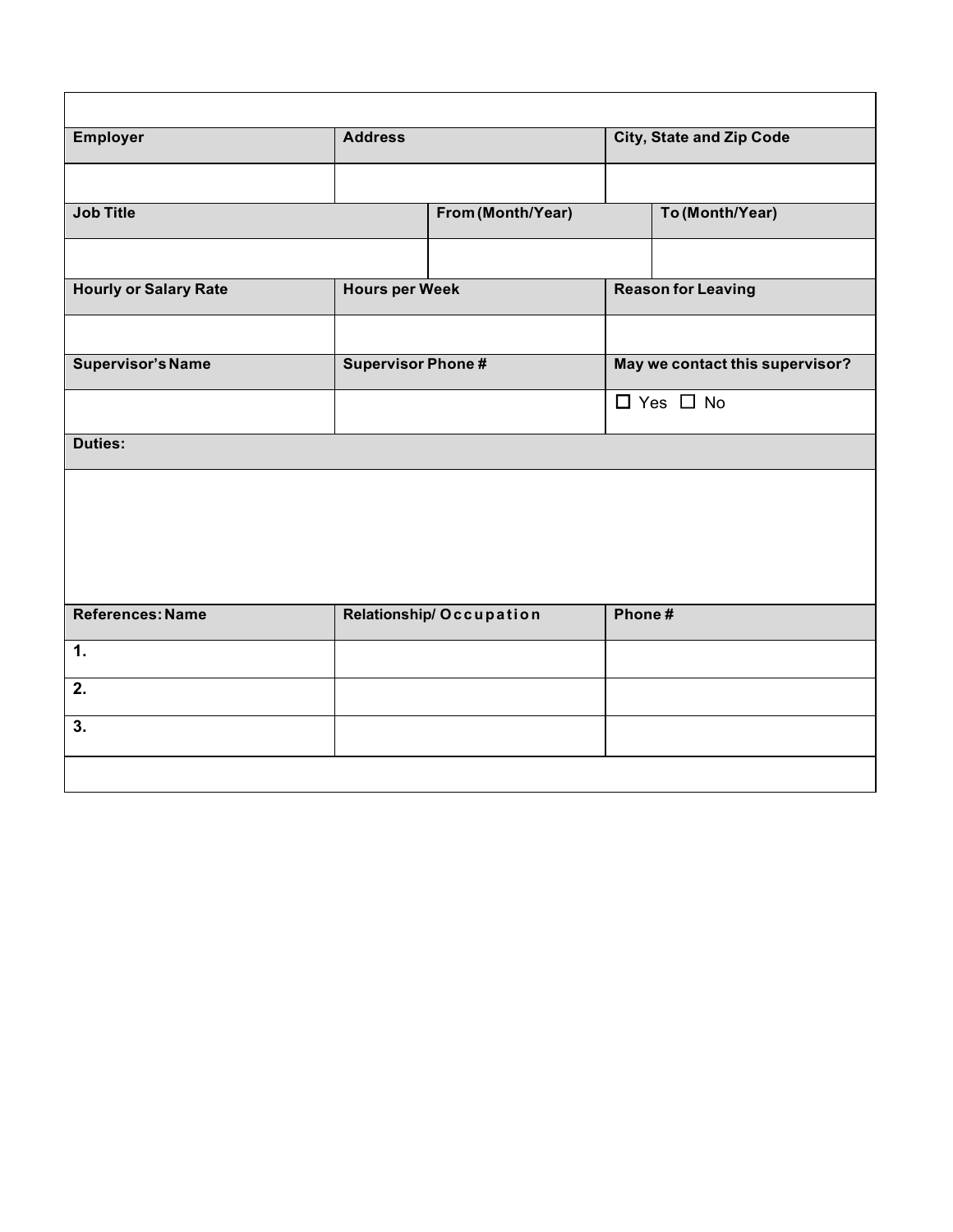**Drug Free Work Environment:** Bexar County ESD #10 is committed to providing a safe, efficient, drug-free work environment for all employees. In keeping with this commitment, finalists for all job openings will be required to provide body fluids (blood or urine) to determine the use of alcohol, illegal or controlled substances. Failure of the drug/alcohol screen will result in denial of employment.

**Falsification of Information:** I hereby certify that all statements made on this application and attachments are true and correct to the best of my knowledge and belief. I understand that any false statement, misrepresentation or omission made by me on this application or subsequent interview(s) could cause me to be ineligible for employment or terminated from employment. Further I understand that I am required to abide by all rules and regulations of Bexar County ESD #10.

**Verification of Information:** I authorize Bexar County ESD #10 and its agents to investigate and verify the facts claimed by me on this application. I further authorize my former employers to provide any information requested by Bexar County ESD #10. I understand that employment processing may include a criminal background check, drug screening and/or review of the driving record. I hereby release Bexar County ESD #10 and it agents from all liability in making any investigation and inquiry relative to information contained in the application form.

I understand that nothing in this application or in any prior or subsequent written or oral statement creates a contract of employment or any rights in the nature of a contract. I agree to submit to medical examination and drug screening, if required.

Bexar County ESD #10 participates in all State and Federal law, requiring all employers to verify the identity and employment eligibility of all persons hired to work in the United States. Bexar County ESD #10 will provide the Social Security Administration (SSA) and, if necessary, the Department of Homeland Security (DHS), with information from each new employee's Form I-9 to confirm work authorization.

I understand that, if accepted, this application does not constitute a contract of employment for any specific period of time. I further understand that all employment is at will and may be terminated by notification from either party at any time, with or without cause, and without prior notice.

#### □ **I have read and agree to the above statements**

Signature: **Date: Date: Date: Date: Date: Date: Date: Date: Date: Date: Date: Date: Date: Date: Date: Date: Date: Date: Date: Date: Date: Date: Date: Date: Date: Date: Da**